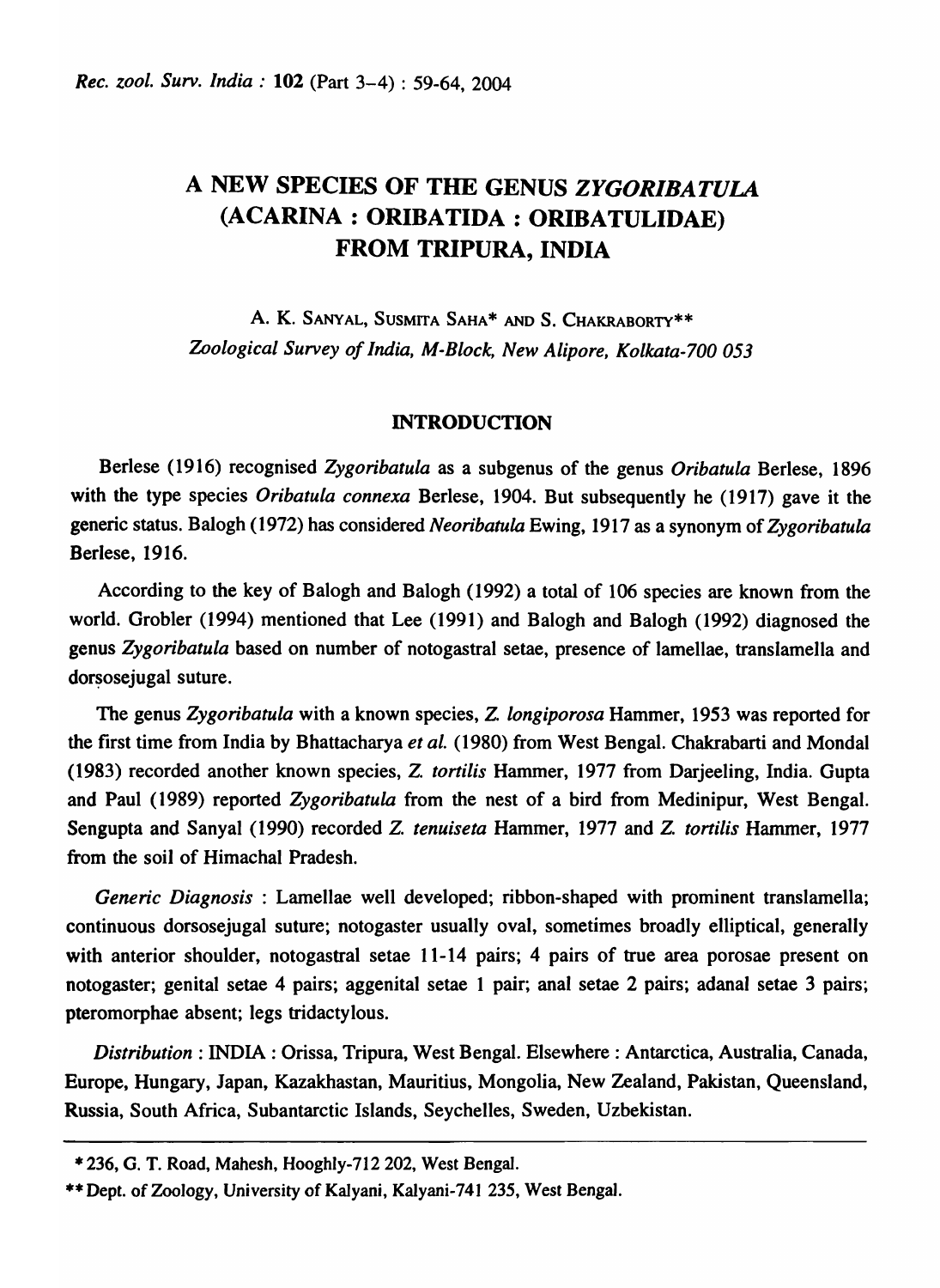In the present paper a new species Z. *beloniensis* sp. nov. is described from the South District of Tripura.

The measurements of the specimens are given in micron  $(\mu m)$ . The type specimens are deposited in the National Zoological Collection, Zoological Survey of India, Kolkata.

#### DESCRIPTION OF SPECIES

*Zygoribatula beloniensis* sp. nov.

(Test figs.  $1-3$ )

*Colour:* Brown.

*Measurements:* Length of the body : 536; width of the body : 376-404.

*Prodorsum* : Rostrum with a sharp tooth situated medially on its anterior border, rostral setae long (48), thin, rough, situated on lateral margins of rostrum and extending beyond tip of rostrum for about half of their length; lamellar setae longest (92) among prodorsal setae, thin, smooth with pointed tip, extending beyond tip of rostral setae; lamellae of equal thickness througbout their length, translamella well developed, equal in thickness to lamellae and forming a flat arch; inner margin of lamellae and translamella thickened, cuspes absent, but lamellar-translamellar junctions somewhat anteriorly directed; interlamellar setae long (63), stout, smooth, erect, anteriorly and outwardly directed; sensillus with moderately long (22) stalk, head round, smooth, granulated; prodorsum finely punctated.

Notogaster : Notogaster oval-shaped, rounded posteriorly, its anterior margin forming a flat, anteriorly' directed arch which ends laterally in well-developed shoulders; notogaster finely punctated; notogaster with 11 pairs of smooth, thin, long (22-47) setae; areae porosae distinct and large, area porosa adalaris very long (58) and narrow, area porosa mesonotica elongated, shorter (33) than previous one and area porosa posteriora round-shaped.

*Epimeral Region:* Epimeral region finely punctated; apodemata I and III incomplete, apedemata II complete, apodemata *N* absent; epimeral setae smooth, short, setal formula 3-1-3-3.

*Ano-genital Region:* Genital plates punctated and more or less oval (length: 63, width: 70) with 4 pairs of smooth, small genital setae; anal plates punctated and more or less squarish (length : 92, width : 107) with 2 pairs of smooth setae; adanal setae 3 pairs,  $ad_3$  anterolateral to anal plates; iad anterior to anal plates, ventral plates finely punctated.

*Legs*: Tridactylous. Leg chaetotaxy: I: 0-4-3-3+1-16-3; II: 0-4-3-4+1-17-3; III: 0-2-1- $4-11-3$ ; IV :  $1-2-2-6-9-3$ .

*Material examined*: HOLOTYPE : Adult female, India: Tripura : Radhakisorganj (Belonia), 12.x.1993, from loose soil by the side of root of bamboo tree with cowdung and rotten straw, colI. S. Saha. PARATYPES : 3 adult females, data same as for holotype.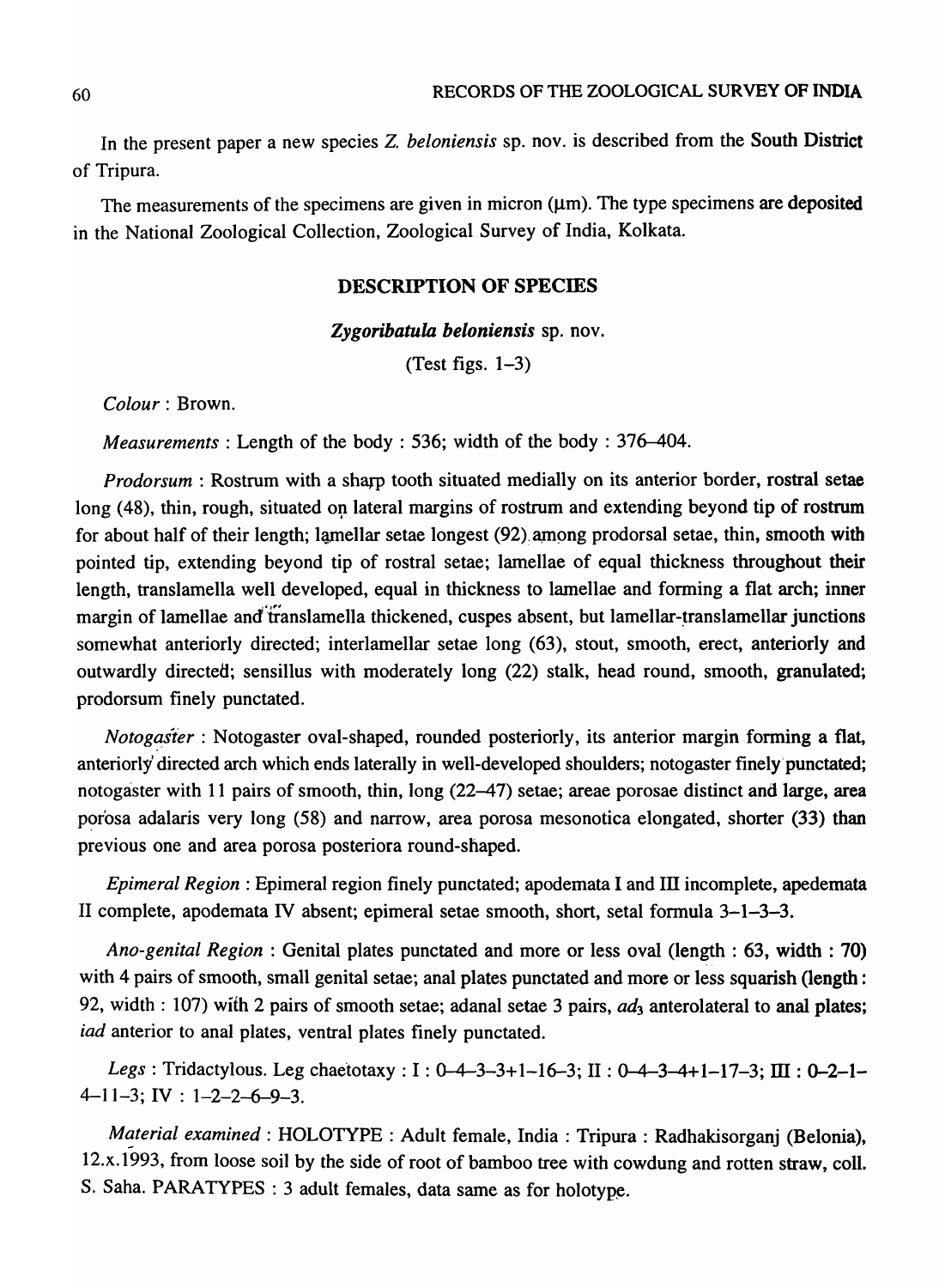

Figs. 1. *Zygoribatula beloniensis* sp. nov. - dorsal view.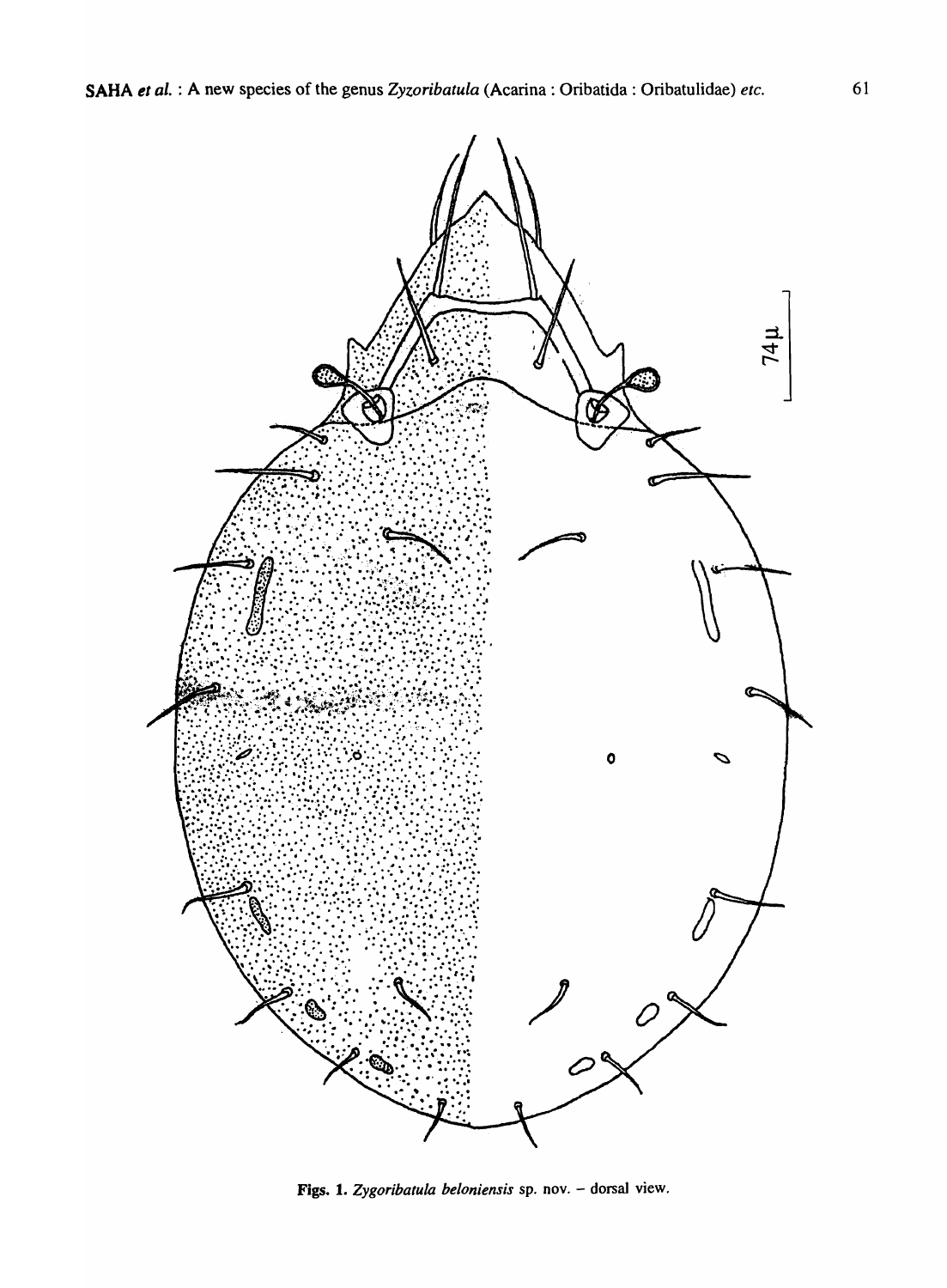

Figs. 2. Zygoribatula beloniensis sp. nov. - ventral view.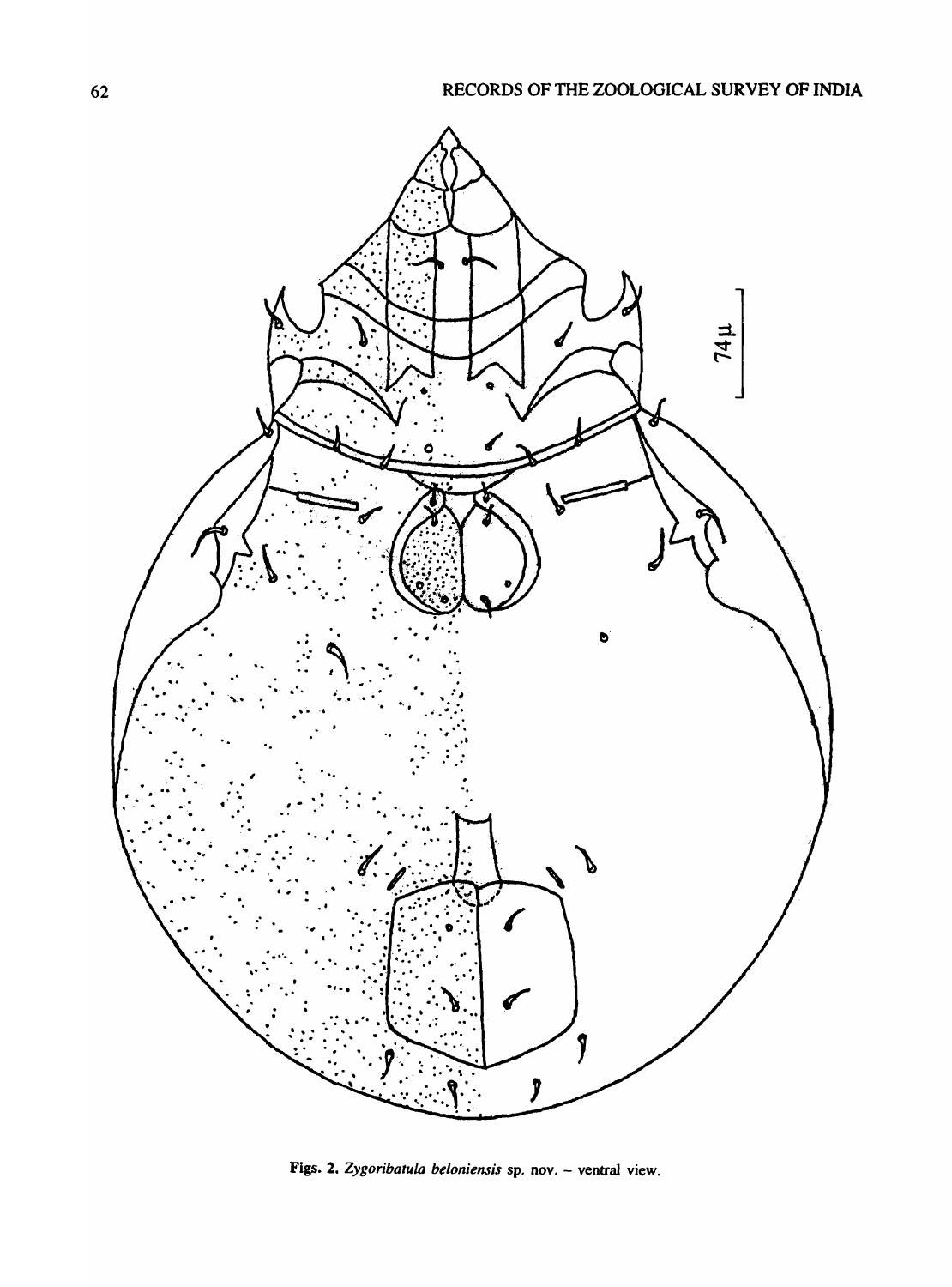*Distribution* : INDIA: Tripura (South District).

*Remarks:* The new species from Tripura is closely related to Z. *longiporosa* Hammer, 1953 regarding body shape, medially pointed toothed rostrum and nature of area porosa. The new species can be distinguished from *longiporosa* by the presence of smooth round headed sensillus and in baving punctated body.



Figs. J. *Zygoribatula beloniensis* sp. nov. - legs (I-IV).

## SUMMARY

This paper contains the description along with illustrations of a new species *viz., Zygoribatula beloniensis* from Tripura, India.

## ACKNOWLEDGEMENTS

The authors are thankful to Director, Zoological Survey of India, Kolkata, for laboratory facilities.